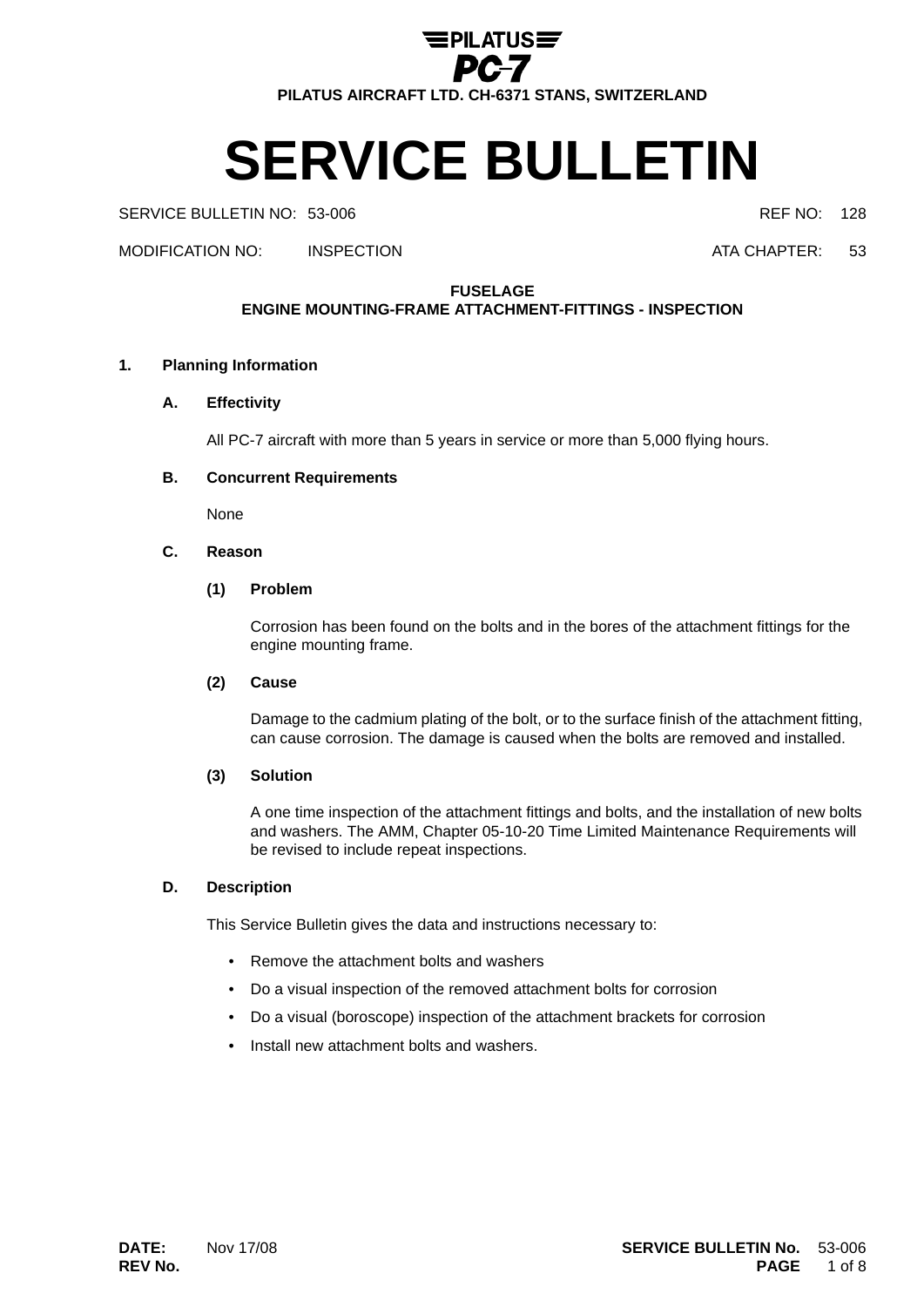

# **E. Compliance**

# Mandatory.

For aircraft with more than 5 years in service or more than 5,000 flying hours this Service Bulletin must be accomplished within 6 months of the issue date of this Service Bulletin.

#### **F. Approval**

The technical content of this document is approved under FOCA accepted procedures.

PILATUS advises Operators/Owners to check with their local Airworthiness Authorities for any changes, local regulations or sanctions that may affect the embodiment of this Service Bulletin.

#### **G. Manpower**

| <b>TOTAL MAN-HOURS</b> | 4.5   |
|------------------------|-------|
| Installation           | 2.0   |
| Inspection             | 1.0   |
| Removal                | 1.5   |
|                        | Total |

**NOTE:** Man-hours figures do not include the time required to cure sealants and adhesives.

# **H. Weight and Balance**

# **(1) Weight Change**

Not affected.

# **(2) Moment Change**

Not affected.

# **I. Electrical Load Data**

Not changed.

# **J. Software**

Not changed.

# **K. References**

Aircraft Maintenance Manual (AMM) Chapters 20-31-00 and 71-20-01.

# **L. Publications Affected**

AMM Chapter 05-10-20.

# **M. Interchangeability of Parts**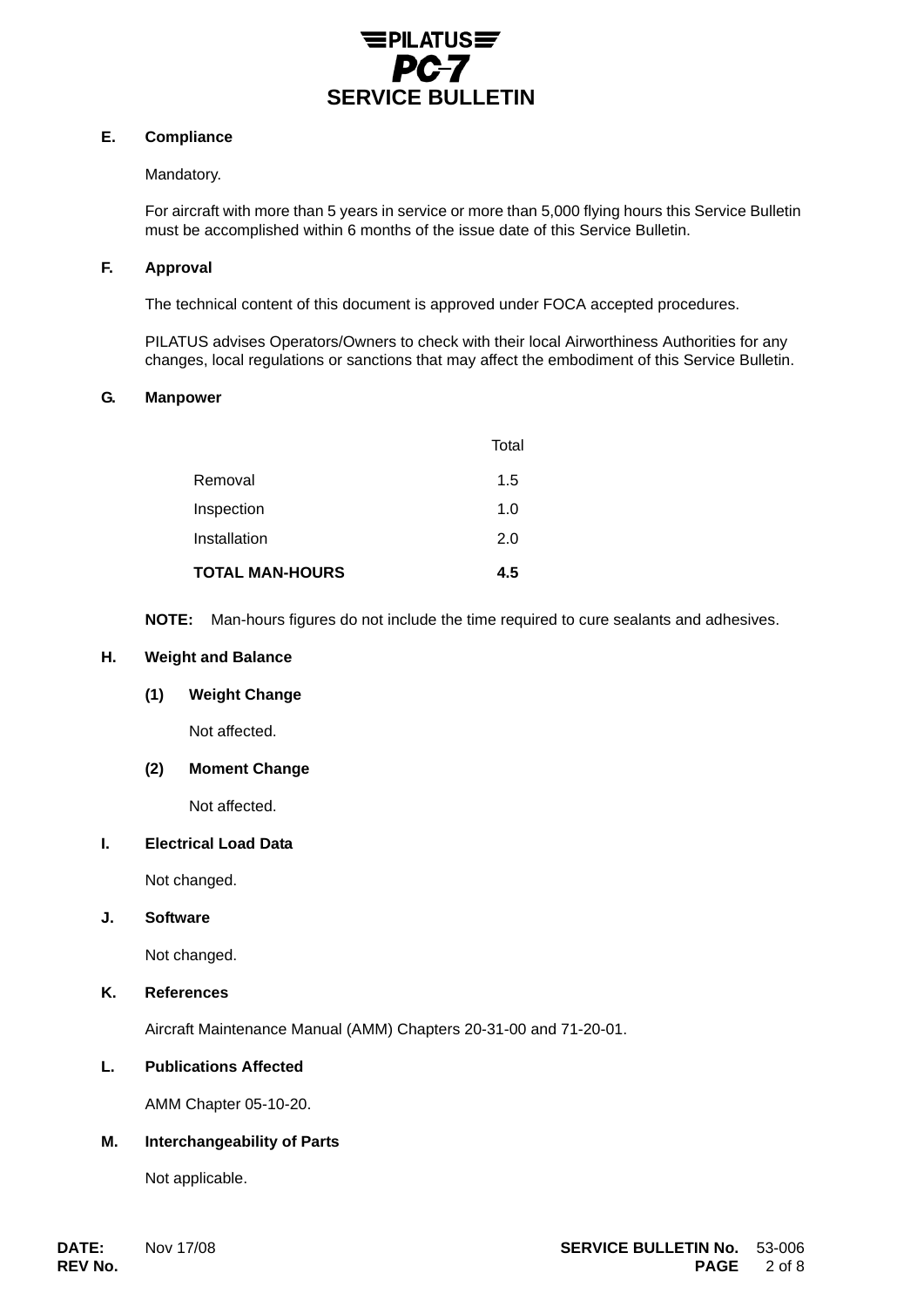

# **2. Material - Price and Availability**

Operators should send orders for Service Bulletin kits, to:

| PILATUS AIRCRAFT LTD,     |                                   |
|---------------------------|-----------------------------------|
| CUSTOMER LIAISON MANAGER, |                                   |
| CH 6371 STANS.            | Tel: +41 41 619 62 26(Government) |
| SWITZERLAND               | Fax: +41 41 619 61 70             |
|                           |                                   |

| Kit Number    | Price *               | Availability          |
|---------------|-----------------------|-----------------------|
| 500.50.07.017 | Contact address above | Contact address above |

#### **A. Material Necessary for Each Aircraft**

#### **(1) Material to be Purchased**

Part Numbers, given in this Service Bulletin, are correct at the time of approval. PILATUS AIRCRAFT LTD. reserves the right to change the part numbers as necessary.

Part number of items, delivered with the kit, are correct when the kit is dispatched which could lead to differences between those quoted in this Service Bulletin and the kit.

Kit No. 500.50.07.017 consists of these parts:

| New Part No.  | Description   | Old Part No.  | Qtv | Disp. Code | Fia | <b>Item</b> |
|---------------|---------------|---------------|-----|------------|-----|-------------|
| 115.45.07.047 | Bolt, Tension | 115.45.07.047 |     |            |     |             |
| 938.75.11.104 | Washer        | 938.75.11.104 |     |            |     |             |

Disposition Codes: D - Discard / R - Return to Pilatus

# **(2) Operator Supplied Tools**

| Part No. | Description | l Remarks |
|----------|-------------|-----------|
| -        | Boroscope   |           |

# **(3) Operator Supplied Materials (Ref. AMM 20-31-00).**

| Material No. | Description            | Qty | <b>Remarks</b> |
|--------------|------------------------|-----|----------------|
| P01-008      | Solvent                | A/R |                |
| P02-002      | Aluminum wool          | A/R |                |
| P02-031      | <b>Absorbent Paper</b> | A/R |                |
| P07-001      | <b>CCC Solution</b>    | A/R |                |

# **B. Material Necessary for Each Spare**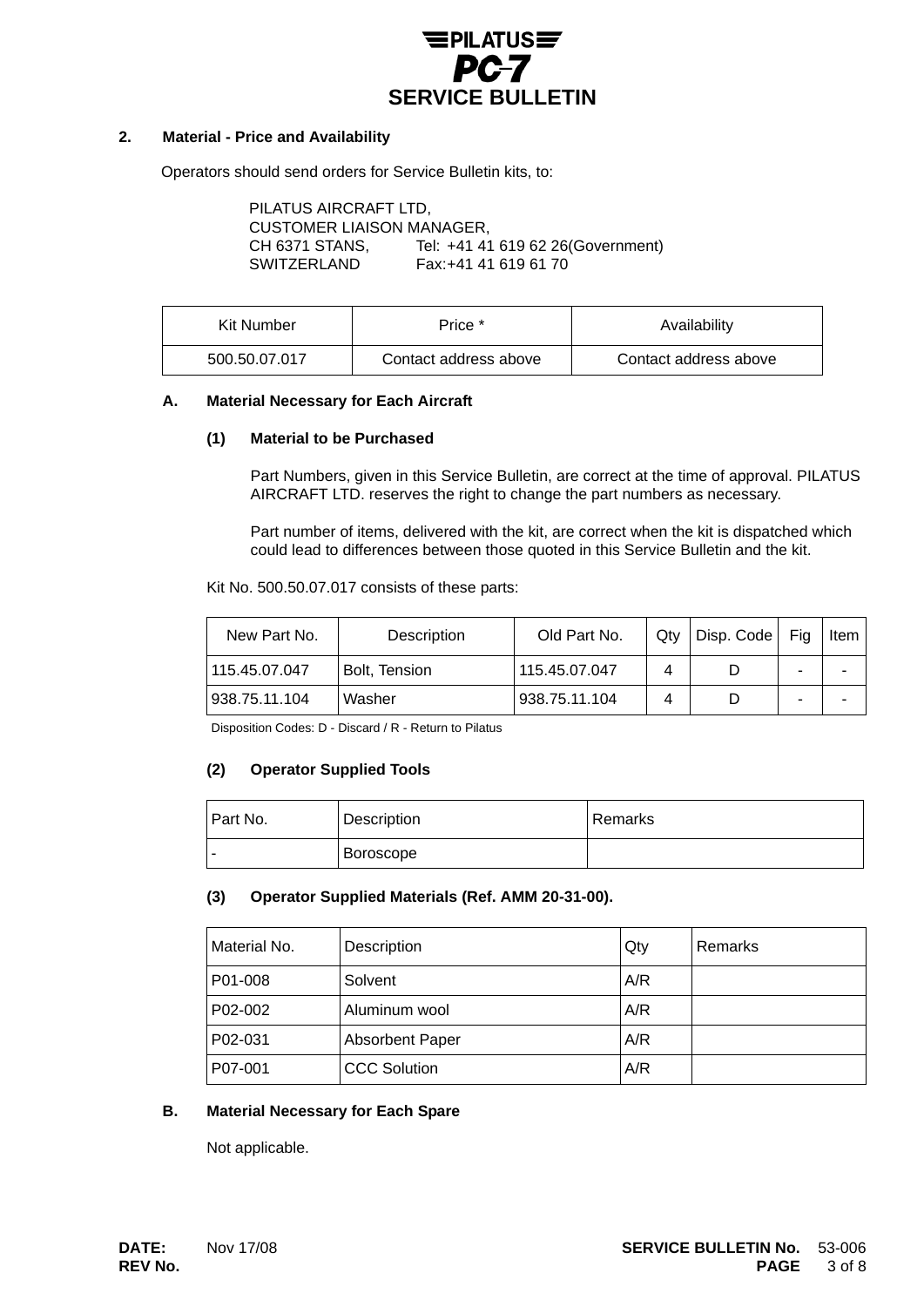

# **C. Re-identified Parts**

Not applicable.

# **D. Tooling - Cost and Availability**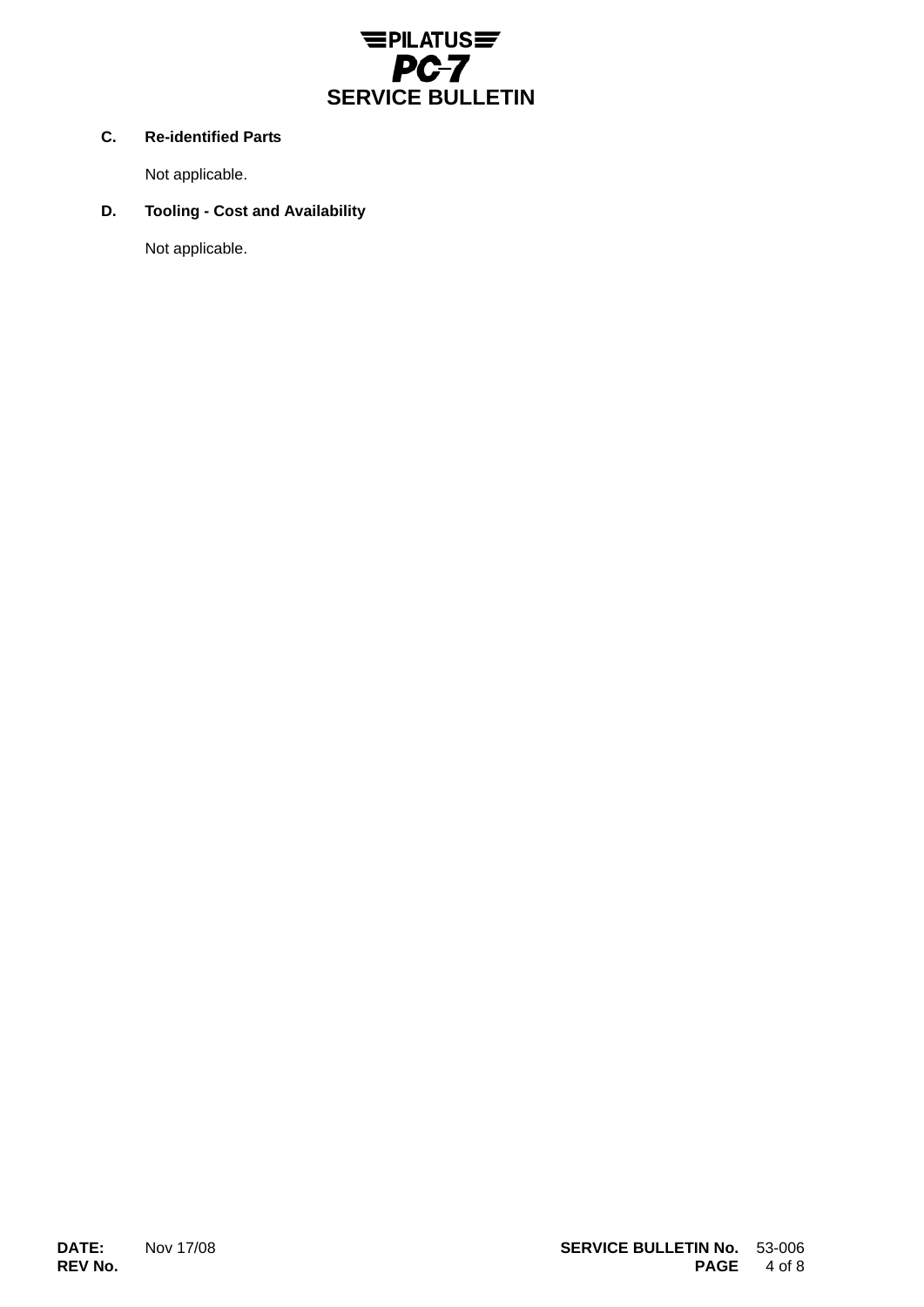

# **3. Accomplishment Instructions**

# **A. Inspection/Repair (Ref. Fig 1)**

**WARNING:** TO PREVENT INJURY TO PERSONNEL, AND DAMAGE TO EQUIPMENT, YOU MUST ONLY REMOVE ONE BOLT AT A TIME.

- **NOTE:** It is not necessary to remove the barrel nut to do the inspection.
- (1) Remove the bolt and washer from one of the four engine mounting-frame attachment points (Ref. AMM 71-20-01, Page Block 401).
- (2) Do a visual inspection for corrosion on the removed bolt.
- (3) Do a visual inspection for corrosion in the bore of the attachment fitting. Do this with a boroscope. If you find corrosion, do the subsequent steps:
	- **CAUTION:** WHEN YOU REMOVE CORROSION YOU MUST MAKE SURE YOU REMOVE ALL SWARF AND DEBRIS FROM THE AREA OF THE ATTACHMENT FITTING. IF NECESSARY YOU MUST REMOVE THE BARREL NUT AND/OR THE ENGINE MOUNTING FRAME TO DO THIS.
	- (a) Use aluminum wool (Material No. P02-002) to remove surface corrosion.
	- (b) If you cannot remove all of the corrosion contact Pilatus for repair information.
	- (c) Clean the bore and the threads of the barrel nut with solvent (Material No. P01-008) and absorbent paper (Material No. P02-031).
	- (d) Remove all swarf and debris from the attachment fitting. If necessary, you must remove the barrel nut and/or the engine mounting frame to do this. Make sure there is no swarf and debris in the joints between:
		- The attachment fitting and the barrel nut
		- The attachment fitting and the engine mounting frame.
	- (e) Apply a layer of CCC solution (Material No. P07-001) to the bore.
	- (f) If necessary, install the barrel nut and/or the engine mounting frame.
- (4) Install the new bolt (P/N 115.45.07.047) and the washer (P/N 938.75.11.104) (Ref. AMM 71-20-01, Page Block 401).
- (5) Do the procedure for each attachment point in turn.

# **B. Reporting Action**

(1) If you cannot remove all of the corrosion using the procedure given in Para 3.A.(3), contact Pilatus for repair information.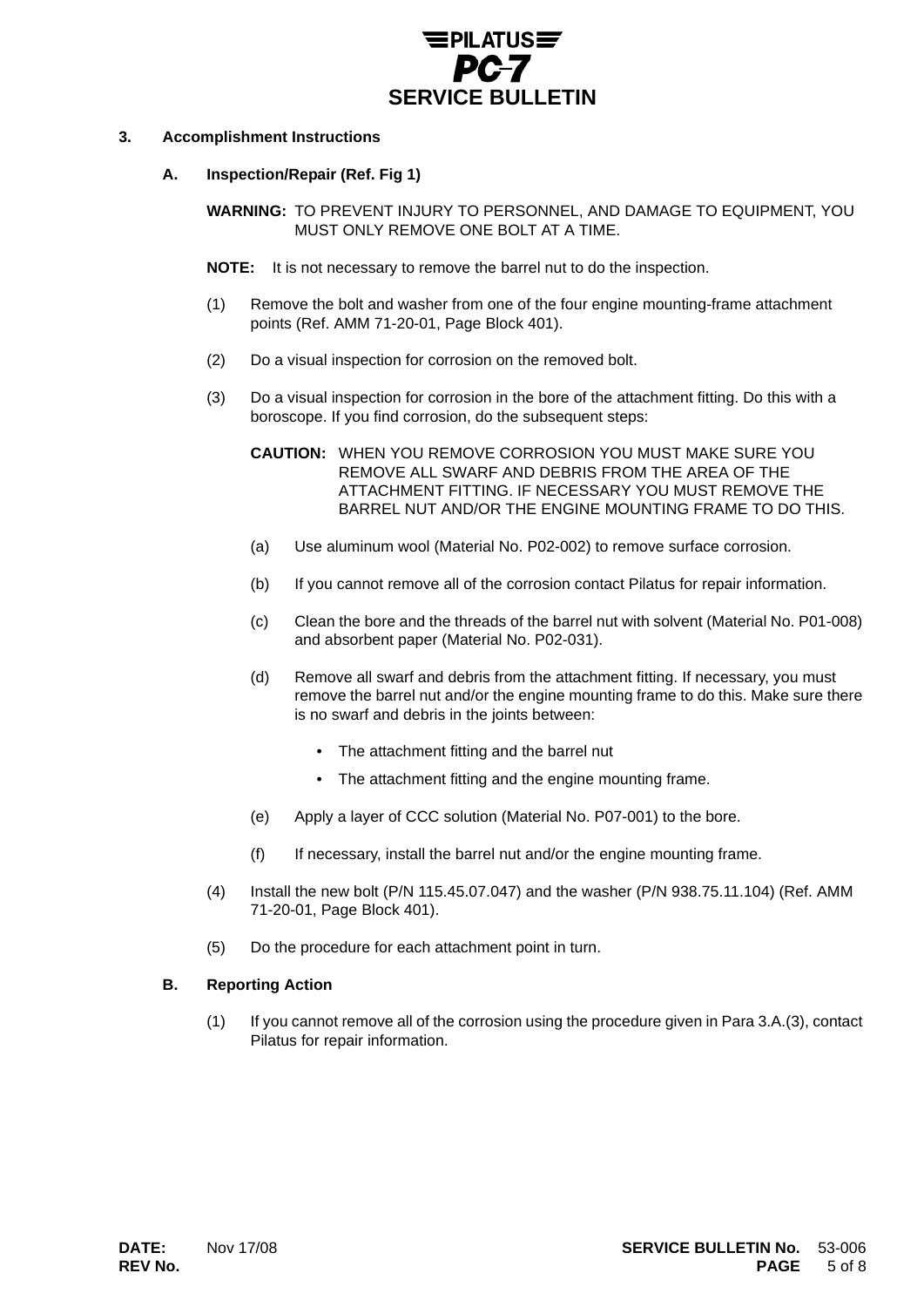

# **C. Documentation**

Make an entry in the Aircraft Logbook that this Service Bulletin has been incorporated.

#### **4. Accomplishment Instructions - Spares**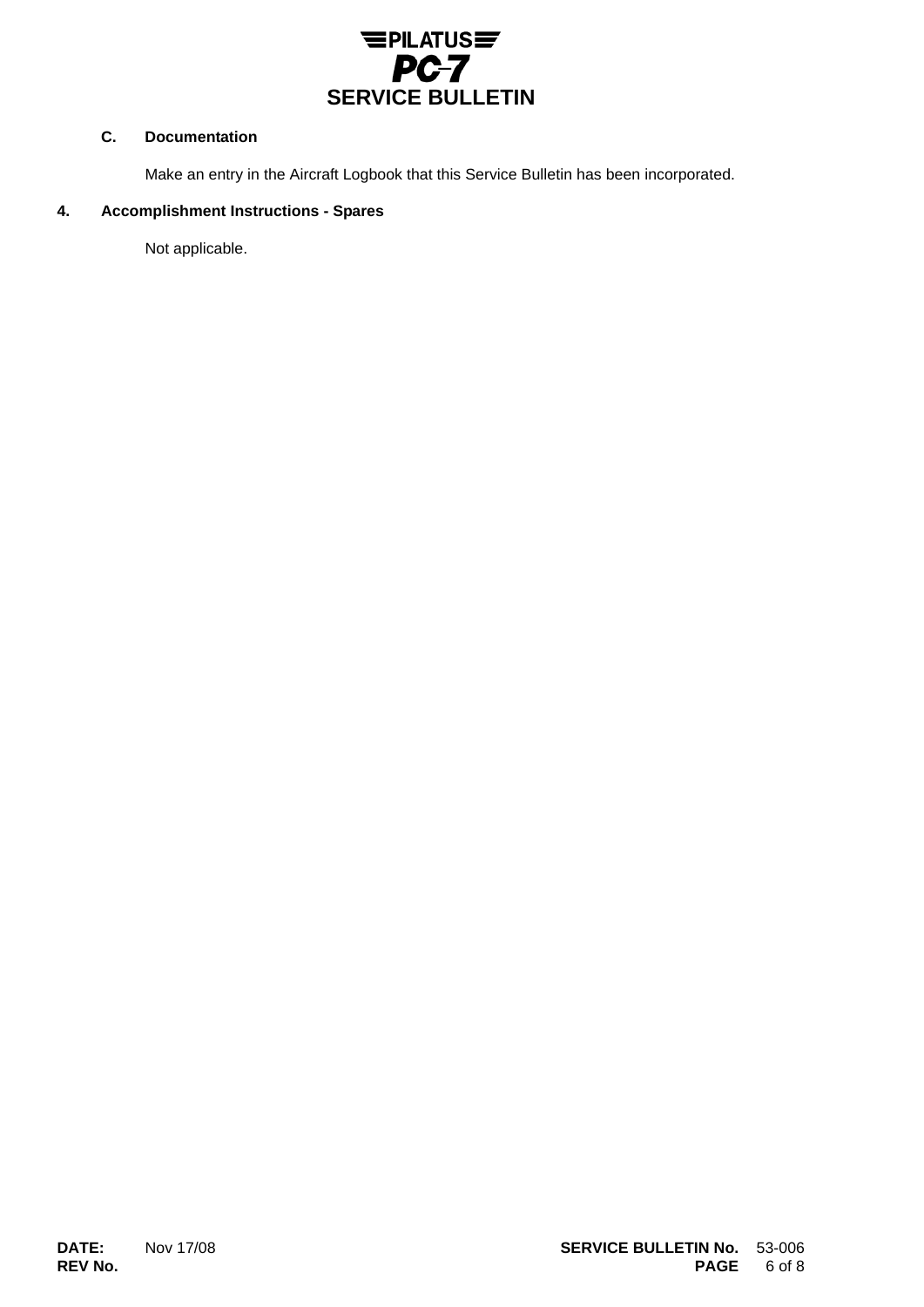



 Engine Mount Attachment Fittings - Inspection/Repair Figure 1